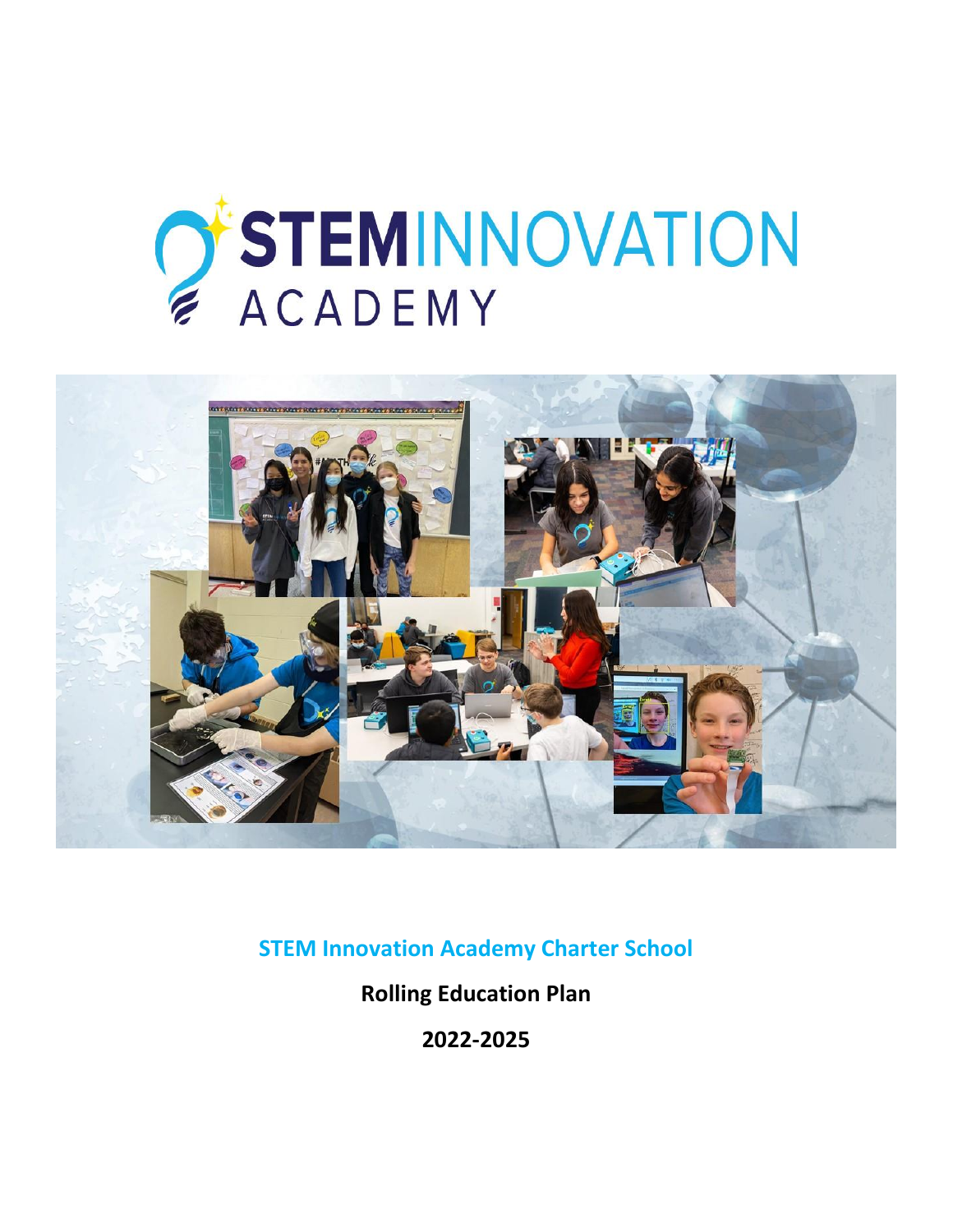#### *Accountability Statement*

The Education Plan for STEM Innovation Academy for the 2022-2025 school years was prepared under the direction of the Board in accordance with the responsibilities under the *Education Act* and the *Fiscal Planning and Transparency Act*. This plan was developed in the context of the provincial government's business and fiscal plans. The Board used its performance results to develop the plan and is committed to implementing the strategies contained within the plan to improve student learning and results.

The Board approved the Education Plan for 2022-2025 on May 17, 2022.

Ittiggins

Carolyn Chin Joanne Higgins Board Chair **Superintendent** Superintendent

## *Message from the Board Chair*

What started as a dream eight years ago has now become a reality with the opening of the STEM Innovation Academy (STEM IA) in September 2021 with our junior high location. We are honoured to be one of Alberta's newest public charter schools and with that honour comes high expectations on many levels. These expectations are reflected in STEM IA's Three-Year School Education Plan for 2022-2025. We look forward to the challenge of implementing this ambitious plan to ensure our students are inspired to learn, can meet success, and have the best opportunities to advance in the area of STEM — so they are ready for the future.

STEM IA's Board of Directors is committed to ensuring we meet our charter goals in the years to come by remaining true to our key foundations — Preparing Future Ready Leaders; Excellence in Teaching and Learning; Design Teaching, Thinking and Learning; Data to Inform and Drive Instruction; Industry Partnerships and Global Focus; Parents as Partners in Learning; and Character, Community and Curiosity. Our education plan is focused on relevant and meaningful strategies that are in alignment with the outcomes that are identified as part of the Alberta Education Assurance Framework. We will continue to refine the plan as the years unfold especially with the launch of a high school location in September 2022, and the intention to make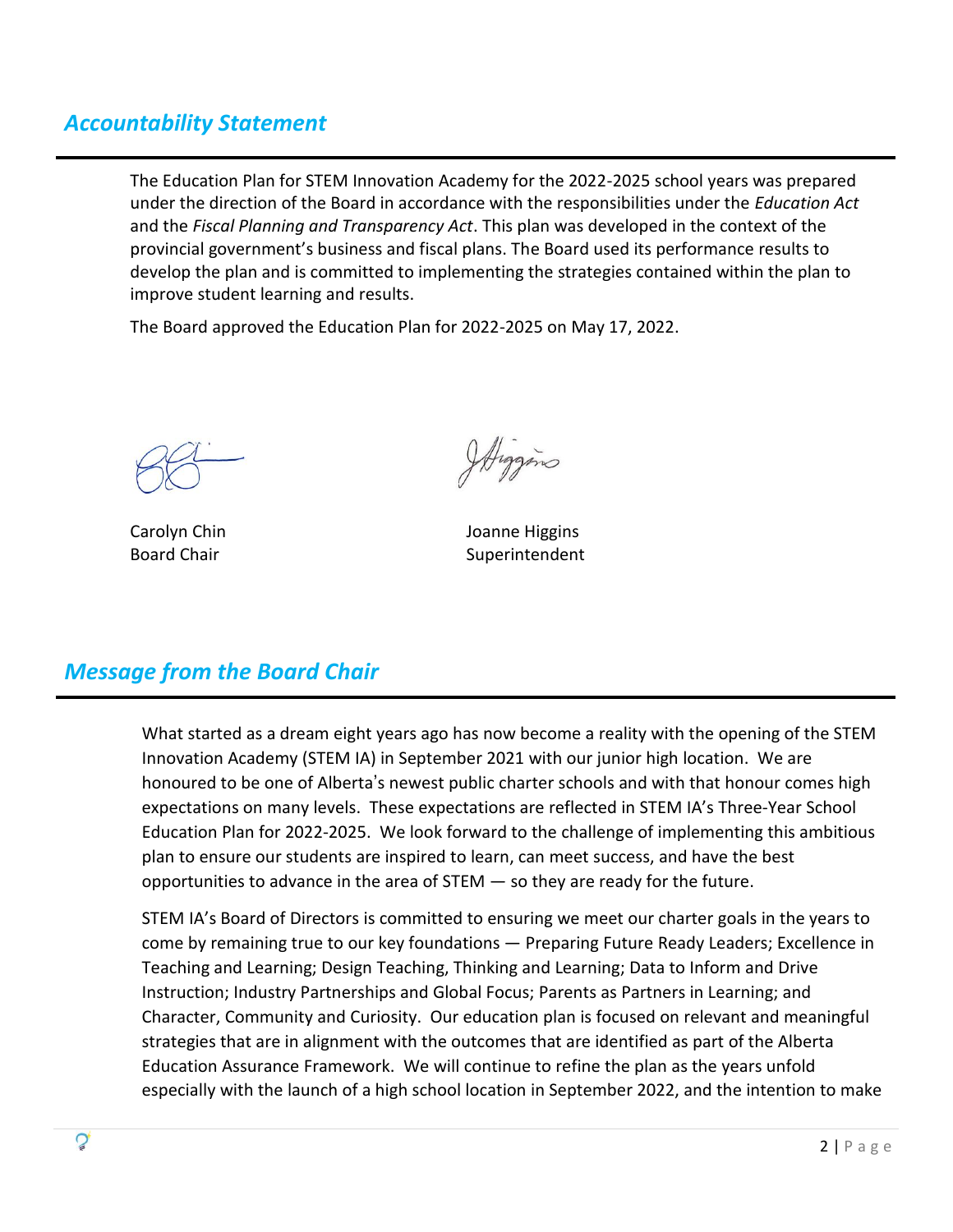our courses accessible to all students and teachers no matter where they live in Alberta through virtual learning in the future.

We are extremely proud of all that has been achieved in our first year of operation and are grateful for our co-founders and incredible staff for their ongoing efforts, leadership and strive for excellence. We are also thankful for our partnerships with post-secondary institutions, leaders in the technology and engineering industries as well as the parents and students who share our vision of being the premier learning community for the design and advancement of innovative Science, Technology, Engineering, and Mathematics education.

Carolyn Chin, Board Chair

#### *Our Mission*

Inspiring the next generation to be knowledgeable creators, innovators, and responsible leaders.

#### *Our Vision*

STEM Innovation Academy will be the premier learning community for the design and advancement of innovative Science, Technology, Engineering, and Mathematics education.

#### *Key Foundations*

#### **Preparing Future Ready Leaders**

Our ever-evolving future will require innovative and adaptable leaders. Students at STEM Innovation Academy are inspired to be technology creators and innovators, not just technology users. We engage students with real-world problems, expose them to possibilities for postsecondary and future careers, and develop them as critical thinkers and responsible citizens.

#### **Excellence in Teaching and Learning**

We believe a student's education should be well rounded. We use evidence-based, research informed instructional practices. Knowledge is the core foundation for the skills and mindsets we seek to develop in students. Students make connections between the knowledge they are learning and real-world experiences, current events, and/or their daily lives. Students are engaged and active participants in their learning. Our students are resilient - we challenge them to persevere and to not give up.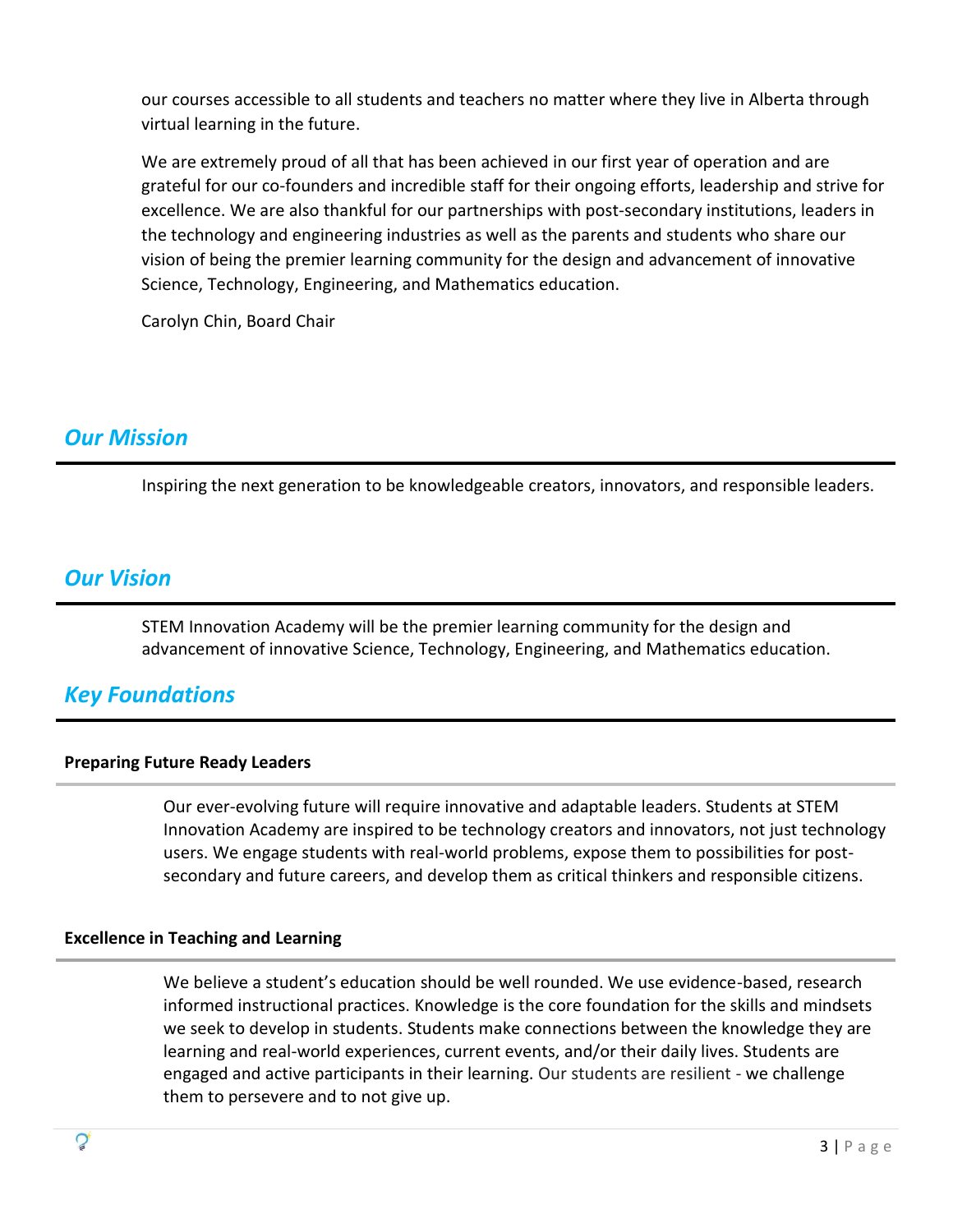Creative and critical thinking occurs in a meaningful way with a strong foundation built on knowledge and skills outlined in the Alberta Program of Studies. On top of this foundational learning, students use a design process to meaningfully and intentionally strive to develop creative solutions to unique problems in all subject areas. Teachers collaboratively create the conditions for student curiosity, creativity, leadership, and critical thinking.

#### **Data to Inform and Drive Instruction**

We ensure all students are supported to have a strong academic experience in ALL subject areas at our school. Teachers use best educational practices, including direct instruction through explanation and modelling, to ensure a rigorous and engaging program. Formal and informal assessments inform teachers, students, and parents about student progress and determine next steps in learning.

#### **Industry Partnerships and Global Focus**

STEM Innovation Academy is part of a local and global innovation ecosystem. Collaborative partnerships with post-secondary institutions and industry experts enrich and inspire powerful life-long learning for students and faculty. Through connections with internationally recognized STEM organizations, we ensure students develop an awareness of global challenges and solutions while acquiring the knowledge and skills necessary for future success.

#### **Parents as Partners in Learning**

Parents are the primary educators of their children and important stakeholders in their education. Through collaborative relationships and open communication, we work together with families to support success for all students.

#### **Character, Community and Curiosity**

Staff at STEM IA facilitate a positive social and emotional learning environment. Respect is an integral part of our culture. We honor the uniqueness of each individual and embrace diverse backgrounds, values, and points of view to build a strong, inclusive community. Members of our learning community treat each other with mutual respect, kindness and empathy. Students are inspired to be curious about each other and the world around them.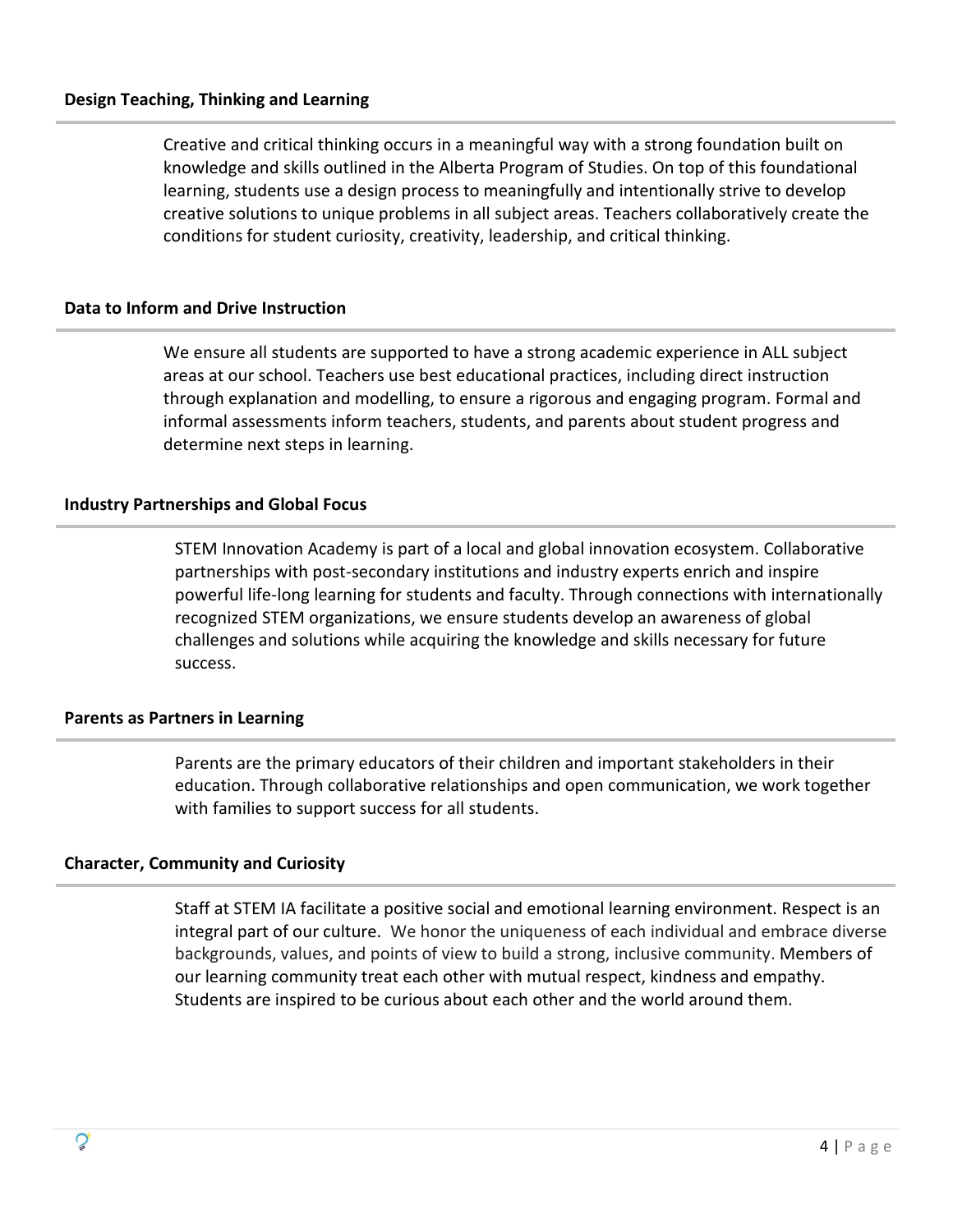

#### *Introduction*

STEM Innovation Academy opened its doors in August, 2021 as the 15<sup>th</sup> Charter School in Alberta. We currently serve over 400 students in grades 7-9 in our SW Calgary location. In September 2022, we will expand our program to high school (beginning with grade 10) in a second location. We are excited to move into the Alastair Ross Technology Centre in the heart of the University Innovation Quarter. This location creates exciting opportunities for students attending STEM IA to connect with industry and post-secondary institutions close by! We embody a vision for education our province needs more than ever – one that inspires students to be technology creators and innovators, not just technology users. We are in the middle of a once-in-a-generation digital transformation, and Alberta students can be leaders in this global shift. We believe every student can be successful in STEM and should have the opportunity to learn about cutting edge science and technology topics.

## *Charter Goals*

- 1. Students will graduate high school with superior STEM knowledge, skills, and competencies that provide a strong foundation for lifelong learning in a fast-paced global environment.
- 2. Students will have core STEM knowledge and skills needed to become global innovators and problem solvers.
- 3. Students will be community minded learners who demonstrate courage, resilience, respect, and caring for others.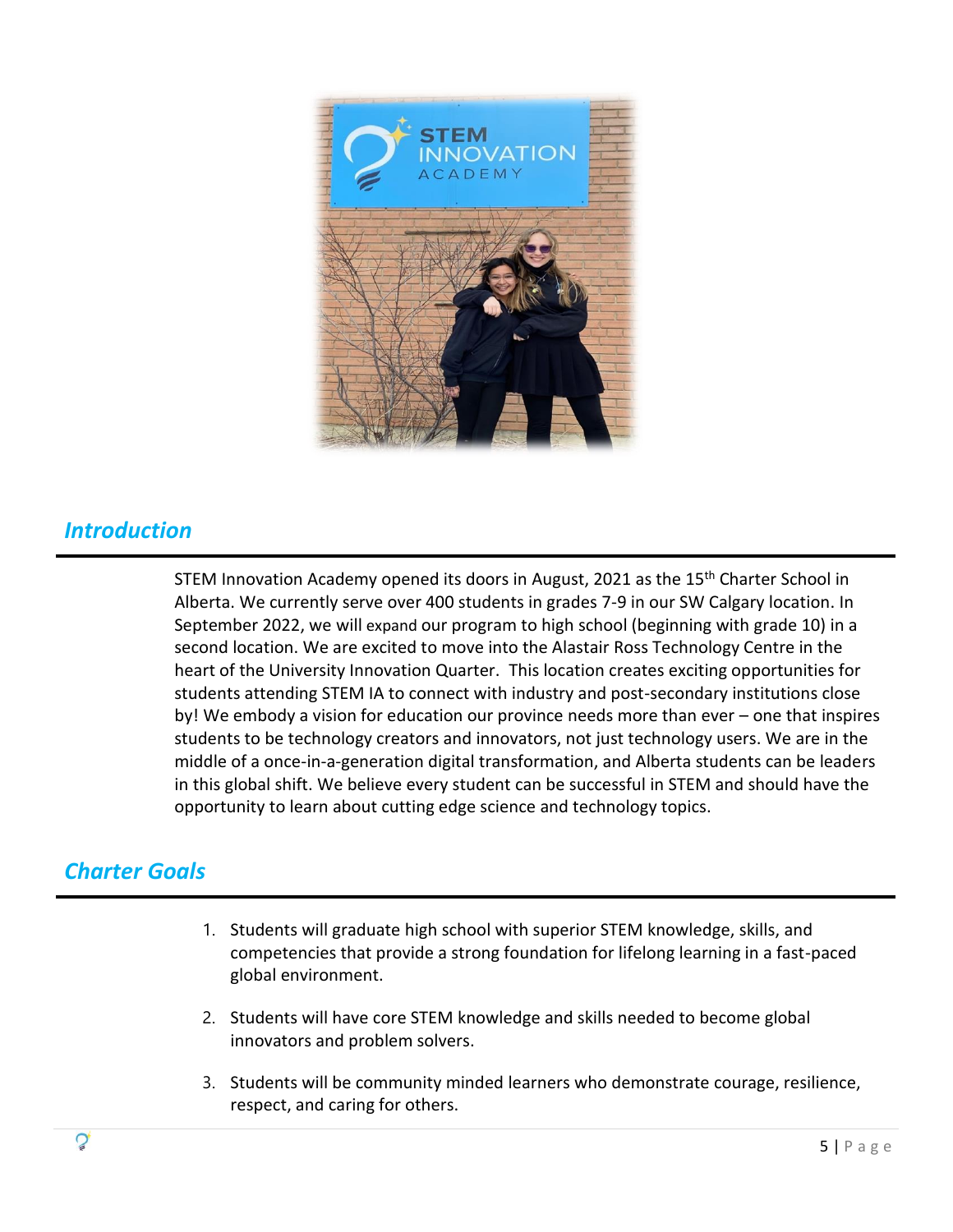#### *Assurance Domains*



STEM Innovation Academy's 2022 – 2025 Education Plan outlines priorities in alignment with the Alberta Education Assurance Framework. As articulated in the Funding Manual,

"Assurance in the education system happens when community members, system stakeholders and education partners engage across five domains of Student Growth and Achievement; Teaching and Leading, Learning Supports; Governance; and Local and Societal Contexts" (p. 18).

STEM Innovation Academy goals are integrated into the Assurance Domains section of this document. The outcomes identified are measured with local and provincial assessment tools.

#### *Continuous Improvement Cycle*

As articulated in the Funding Manual, "Successful work within and across the domains occurs within a continuous improvement cycle." (p. 22, 23). Key processes include:

- **Evidence-informed decision-making:**  the gathering of evidence informs next steps.
- **Engagement:** education partners working together for the purposes of bringing about positive change.
- **Learning and Capacity Building:** Reflection on learning is critical. The opportunities for building capacity for change and improvement must be ongoing.

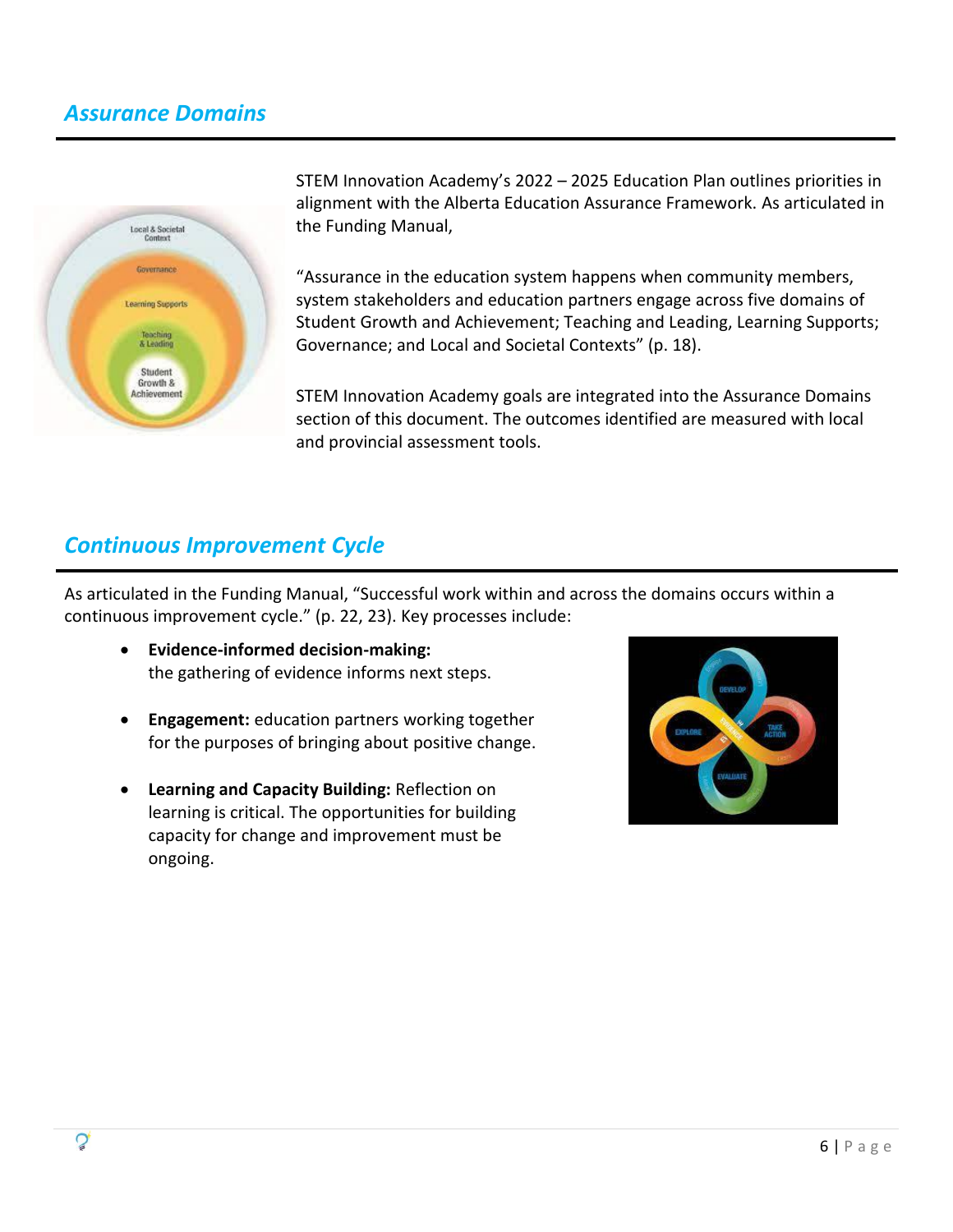## *Highlights of our First Year*

Charter School opening announced January, 2021. By the end of January there were 1000 expressions of interest to our program. Announced site location at St. Gerard's School in SW Calgary in May 2021. Keys to the school were turned over to STEM Innovation Academy on August 1, 2021. Renovations to the elementary school to support our STEM programming occurred prior to opening 29 days later. School systems established – PASI, PowerSchool, Dossier, School Messenger, Schoology, Edwin, Gradebook. Welcomed 27 staff members on August 23, 2021. Most important date – August 30, 2021 when we welcomed 409 students in grades 7-9 to our school. These students come from all areas of the city of Calgary. Premier Jason Kenney and Minister of Education Adriana LaGrange toured STEM IA October 2021. Basketball – Boys and Girls teams both won their CAAA league championship. STEM Fair – 75 entries in 3 categories: Experimental, Innovation, Research. Winners in each category advanced to the Calgary Youth Science Fair competition. Twelve students received medals in the CYSF with one student receiving the Directors' Award!

## *Stakeholder Engagement*

Clear, transparent communication and stakeholder engagement is a priority for STEM Innovation Academy. Parent and stakeholder engagement and feedback is valued. This input and feedback is gathered to inform our education plan, our priorities and future planning. The following engagement activities occurred:

- Virtual meeting with all faculty the last week of June 2021. In person, socially distanced full staff meeting held August 23, 2021. This was the first time our full team was together.
- Professional growth conversations occur twice each year.
- Fireside chats to ensure staff intent and feedback are known in the fall and the spring.
- Parent information sessions held virtually:
	- $\circ$  Open House for prospective families May 2021
	- $\circ$  Opening day video sent to all families and posted on website August 2021
	- $\circ$  Open House for current and prospective families November 2021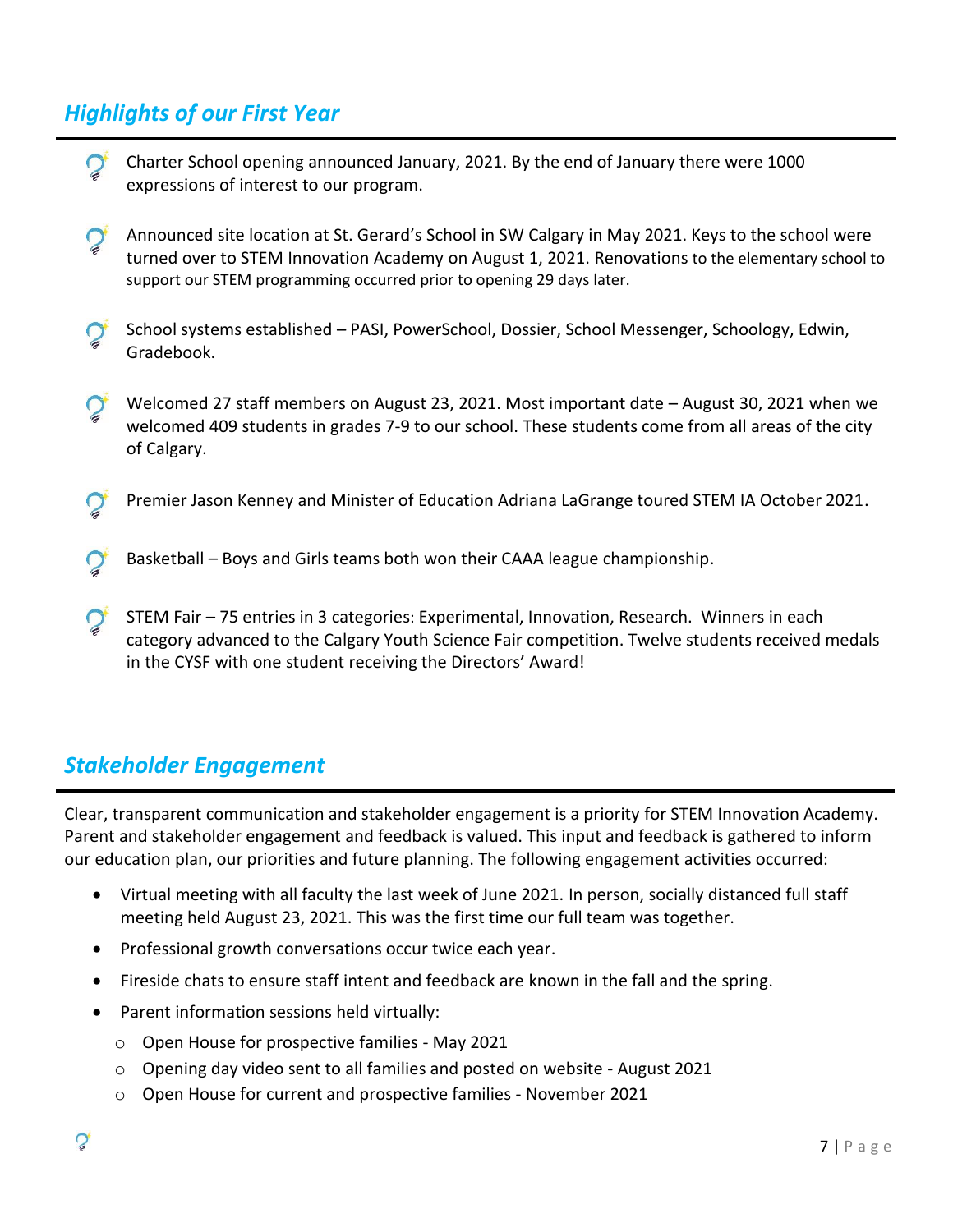- $\circ$  High School Information Sessions April 2022
- School Council establishment and monthly meetings
	- o School Council orientation and establishment meeting October 2021
	- o Principal monthly meeting with School Council Executive
	- o Monthly council meetings with all parents invited
	- $\circ$  STEM IA Board of Director (parent) attends School Council meetings as well as TAAPCS Priority Committee representative
- Weekly update to families from Principal
- Weekly update to families from Classroom Teachers
- Weekly meetings with Superintendent and Administration
- Monthly standing faculty meetings occur each week (full faculty, curriculum, grade level)
- Regular meetings with Administration and school Learning Leaders
- Open door policy all concerns from students, parents, and teachers are addressed
- Formation of Student Council including nomination and election of members
- Grade 9 girls participated in Lady Sparks group conversation to share feedback regarding their experience at STEM IA and their hopes/aspirations for the future
- Administrative conversations with math university professors (U of C, U of A) to gain input for high school academic planning
- Virtual roundtable discussion with industry experts in technology fields January 2022
- STEM IA parent, staff, and parent surveys Winter 2022
- Provincial surveys to 400 students, 22 staff, and all STEM IA parents Spring 2022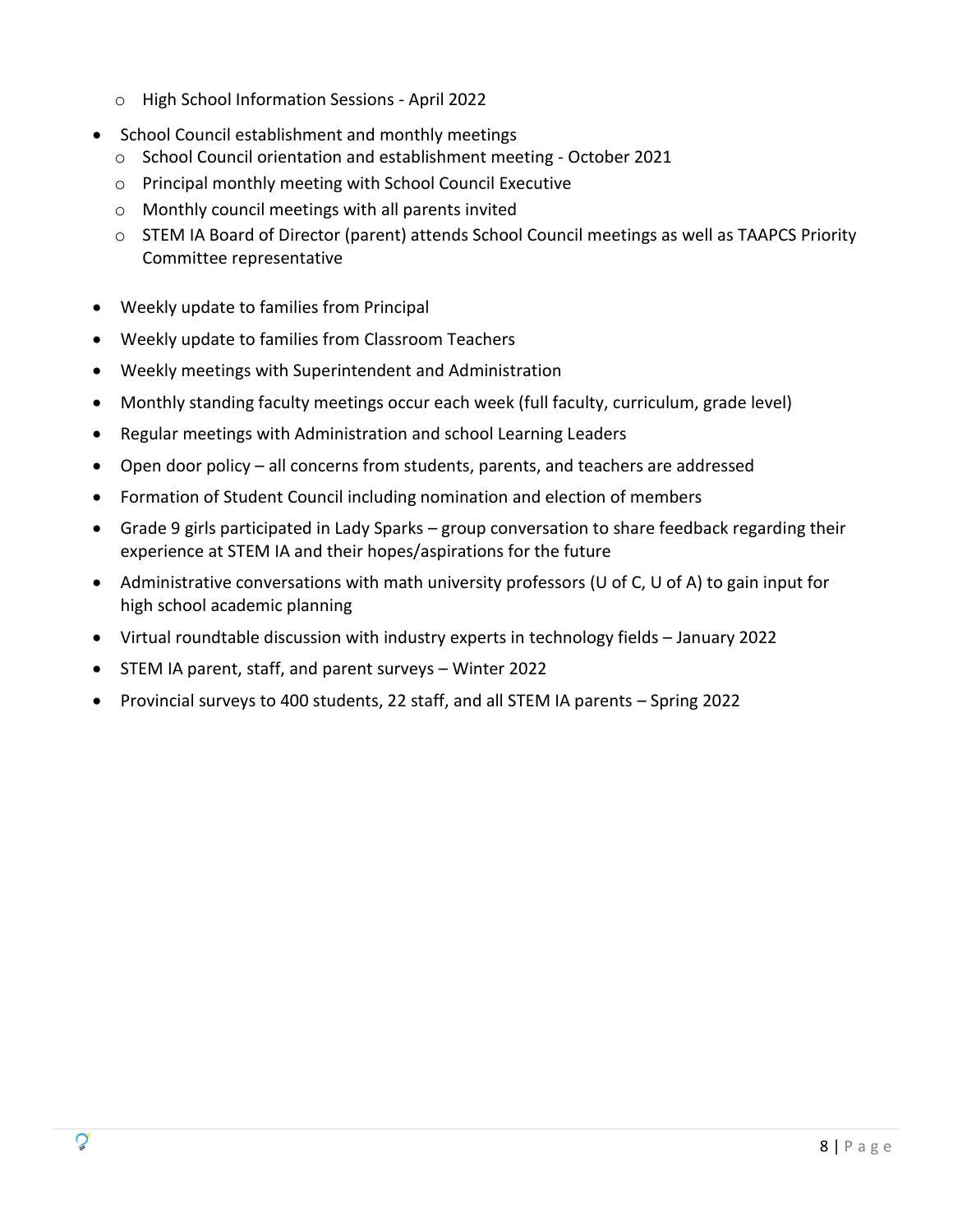# *Provincial Domain: Student Growth & Achievement*

| <b>Outcome:</b>                           | Students will reach their highest academic potential demonstrating strengths in literacy,<br>numeracy, and digital literacy.<br><b>Charter Goal: Students will have core STEM knowledge and skills needed to become</b><br>global innovators and problem solvers.                           |
|-------------------------------------------|---------------------------------------------------------------------------------------------------------------------------------------------------------------------------------------------------------------------------------------------------------------------------------------------|
| <b>Strategies:</b>                        | School wide STEM knowledge and skill courses required for all new students<br>$\bullet$<br>Baseline assessment administered to all students at beginning of school year<br>MIPI (Math)<br>$\circ$<br><b>Reading Diagnostic</b><br>$\circ$                                                   |
|                                           | Teach and utilize the design process<br>Schoology used as a learning management system and open gradebooks<br>Competitions (STEM Fair/Calgary Youth Science Fair, Robotics, Math)<br>Imbedded technology applications in student learning                                                   |
| <b>Measures &amp;</b><br><b>Evidence:</b> | <b>Provincial Achievement Tests</b><br>Midterm exams in Mathematics and Language Arts<br>Final Summative Assessments (exams and projects)<br>$\bullet$<br>Access to emerging technologies, STEM tools and applications<br><b>Student Showcases</b><br>Parent, Student, Staff school surveys |

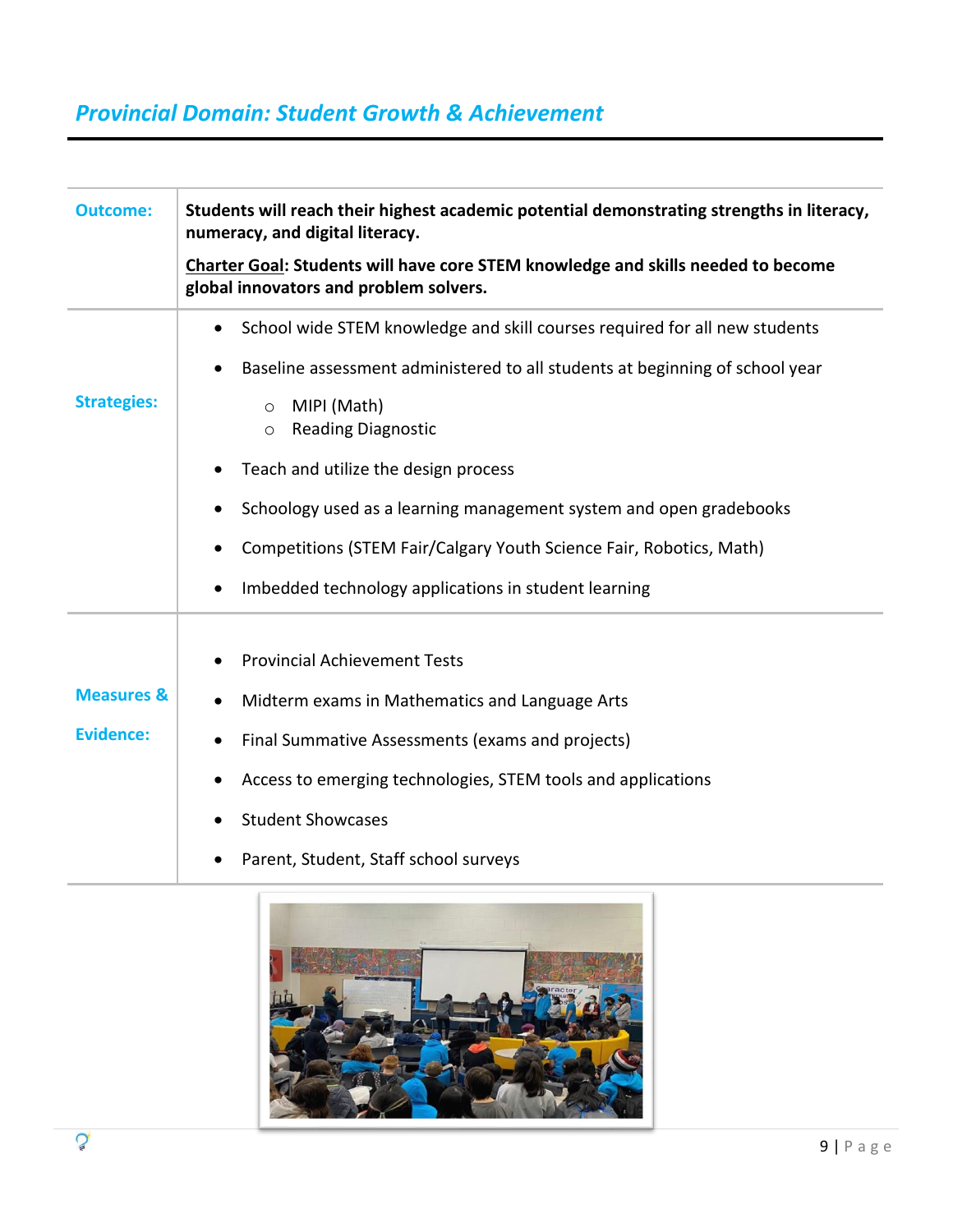# *Provincial Domain: First Nation, Métis, Inuit Student Growth and Achievement*

| <b>Outcome:</b>                    | First Nations, Métis, and Inuit students are successful and have a sense of belonging.                                                                                                                                                                                                                                                                                                                                                                                                                                                                                                                                                                               |
|------------------------------------|----------------------------------------------------------------------------------------------------------------------------------------------------------------------------------------------------------------------------------------------------------------------------------------------------------------------------------------------------------------------------------------------------------------------------------------------------------------------------------------------------------------------------------------------------------------------------------------------------------------------------------------------------------------------|
| <b>Strategies:</b>                 | Advance reconciliation by acquiring and applying foundational knowledge of First<br>$\bullet$<br>Nations, Métis, and Inuit. Develop a land acknowledgement to be used at all public<br>meetings and gatherings demonstrating our commitment to advancing<br>reconciliation.<br>Purchase First Nations, Métis, and Inuit resources for all curriculums to be used by<br>$\bullet$<br>staff and students. Authentic resources are intended to develop an understanding of<br>the contemporary and historical responsibilities related to Treaties, Residential<br>schools, celebrations and contributions of First Nations, Métis and Inuit individuals<br>and groups. |
| <b>Measures &amp;</b><br>Evidence: | <b>Assurance Survey results</b><br>$\bullet$<br>First Nations, Métis, and Inuit resources are readily available (library of resources<br>$\bullet$<br>available for staff and student use)                                                                                                                                                                                                                                                                                                                                                                                                                                                                           |

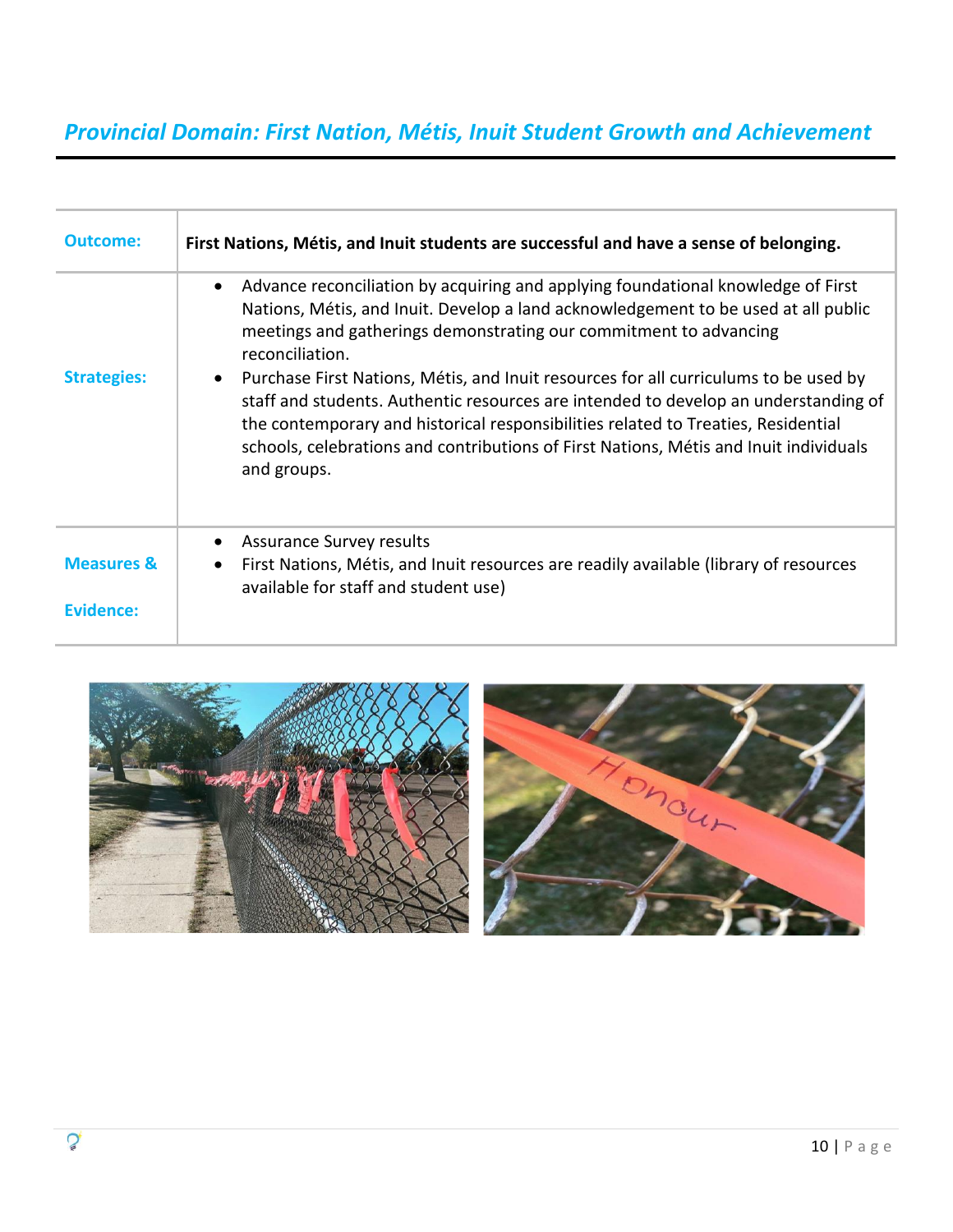# *Provincial Domain: Teaching & Leading*

| <b>Outcome:</b>                           | Teachers and leaders will grow in their professional practice to ensure excellence in<br>teaching and continuous improvement in student learning. |
|-------------------------------------------|---------------------------------------------------------------------------------------------------------------------------------------------------|
| <b>Strategies:</b>                        | Creating Instructional Design Leadership position                                                                                                 |
|                                           | Regular Leadership Team meetings<br>٠                                                                                                             |
|                                           | Provide instructional leadership to mentor teachers through growth, supervision and<br>$\bullet$<br>evaluation of teaching staff                  |
|                                           | Collaboration toward consistent delivery and assessment of learning outcomes<br>٠<br>(grade level, curriculum focus)                              |
|                                           | School wide and individual professional development<br>$\bullet$                                                                                  |
|                                           | Development and implementation of unique complementary courses<br>$\bullet$                                                                       |
| <b>Measures &amp;</b><br><b>Evidence:</b> | Provincial: Assurance survey results                                                                                                              |
|                                           | School calendar that supports and prioritizes instructional design and leadership<br>٠<br>(professional learning days)                            |
|                                           | Timetable (collaborative design time)<br>$\bullet$                                                                                                |
|                                           | Data for certificated staff evaluations and professional growth plans                                                                             |
|                                           | Staff feedback (survey, fireside chats)                                                                                                           |

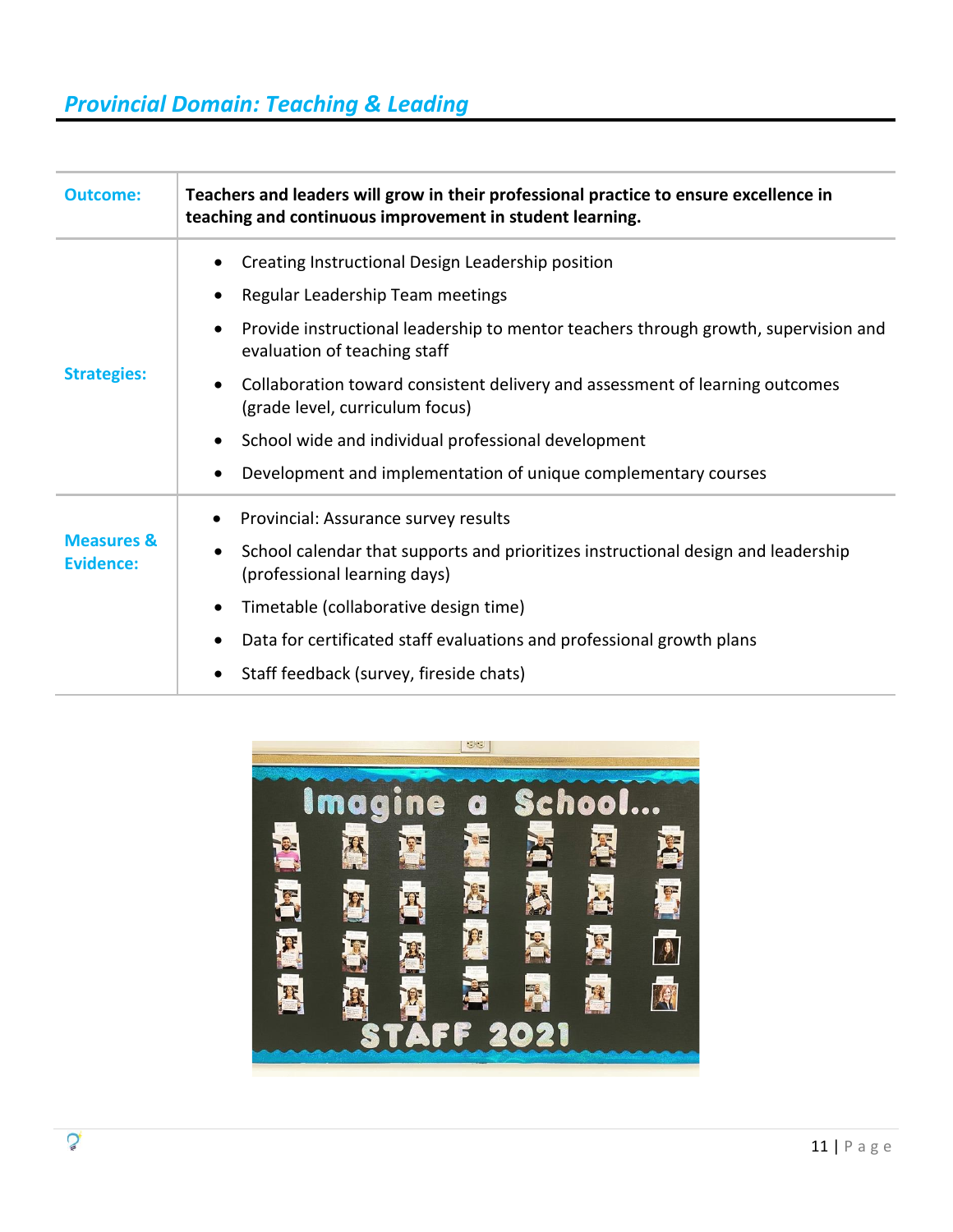## *Provincial Domain: Learning Supports*

| <b>Outcome:</b>       | STEM IA will create a culture that supports wellness for students and staff. STEM IA is a<br>safe, caring, welcoming, respectful, and inclusive learning community.                                                       |
|-----------------------|---------------------------------------------------------------------------------------------------------------------------------------------------------------------------------------------------------------------------|
|                       | Charter Goal: Students will be community minded learners who demonstrate courage,<br>resilience, respect, and caring for others.                                                                                          |
| <b>Strategies:</b>    | Interventions for students identified as 'at risk' on baseline assessment<br>$\circ$ Support staff<br>o Feifer Assessment of Writing<br>o Feifer Assessment of Reading<br>Ignite Learning Interventions Course<br>$\circ$ |
|                       | Hub – classroom space dedicated to individualized learning and emotional support<br>٠                                                                                                                                     |
|                       | Stand Up and Spark time in timetable                                                                                                                                                                                      |
|                       | Structured supports and services for students identified with exceptional needs<br>$\bullet$                                                                                                                              |
|                       | Facilitate school wide OH&S training for staff through PublicSchoolWorks<br>$\bullet$                                                                                                                                     |
|                       | Establishment and support of GSA<br>٠                                                                                                                                                                                     |
|                       | Clubs and athletics<br>$\bullet$                                                                                                                                                                                          |
|                       | Provincial: Assurance survey results<br>$\bullet$                                                                                                                                                                         |
|                       | Student attendance<br>$\bullet$                                                                                                                                                                                           |
| <b>Measures &amp;</b> | Parent and student survey results                                                                                                                                                                                         |
| Evidence:             | Success Maker results showing student growth<br>$\bullet$                                                                                                                                                                 |
|                       | OH&S training schedule and module completion<br>$\bullet$                                                                                                                                                                 |
|                       | GSA lunch meetings and attendance<br>٠                                                                                                                                                                                    |
|                       | Student involvement in clubs and athletics                                                                                                                                                                                |

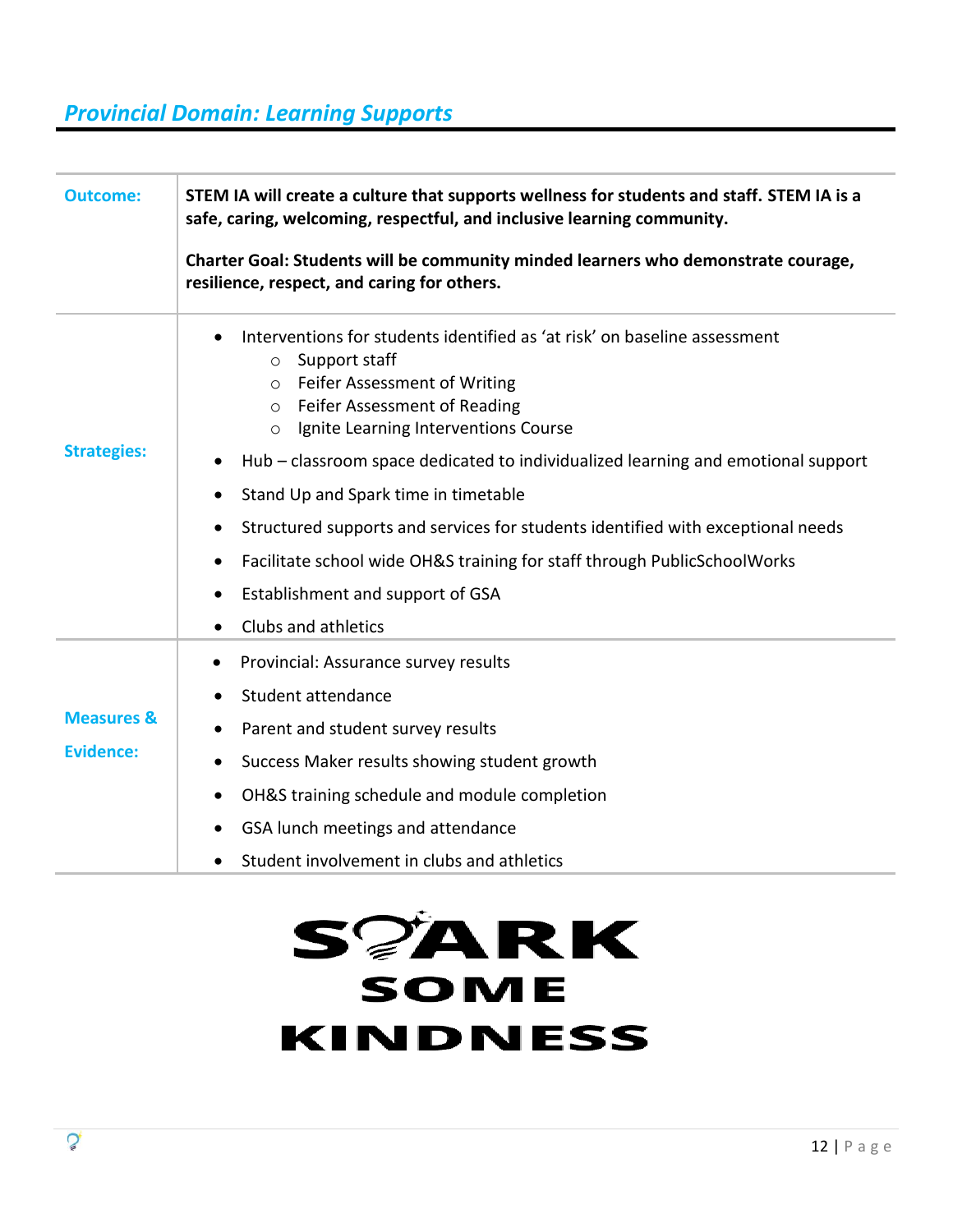## *Provincial Domain: Governance*

| <b>Outcome:</b>                           | STEM Innovation Academy is well governed and well managed.                                                                                                           |
|-------------------------------------------|----------------------------------------------------------------------------------------------------------------------------------------------------------------------|
| <b>Strategies:</b>                        | STEM IA Board will approve a budget that is aligned with school priorities.<br>$\bullet$<br>Development of Board Policies and School Administrative Procedures.<br>٠ |
| <b>Measures &amp;</b><br><b>Fvidence:</b> | Board workshop established to improve governance.<br>$\bullet$<br>Provincial: Assurance Survey results<br>$\bullet$                                                  |
|                                           | Annual reporting (budget, education plan, capital plan)<br>$\bullet$<br>School survey results<br>٠                                                                   |
|                                           | Policies and Administrative Procedures are reviewed on a regular basis.<br>$\bullet$                                                                                 |

## *Provincial Domain: Local & Societal Context*

*STEM Innovation Academy is a meaningful and contributing member of Calgary's innovation ecosystem.* 

| <b>Outcome:</b>                    | Developing a network with students, parents, staff, and community members to<br>inform our shared vision of being the premier learning community for the design<br>and advancement of innovative Science, Technology, Engineering, and<br><b>Mathematics education.</b>                                                                                                    |
|------------------------------------|----------------------------------------------------------------------------------------------------------------------------------------------------------------------------------------------------------------------------------------------------------------------------------------------------------------------------------------------------------------------------|
| <b>Strategies:</b>                 | Hosting roundtable focus group consisting of post-secondary and industry<br>experts to inform STEM programming<br>Tracking social (network)<br>$\bullet$<br>Digital media (website, social media)<br>$\circ$<br>School tours<br>$\circ$<br>Volunteers<br>$\cap$<br>Guest/keynote speakers<br>$\circ$<br>Program partners<br>$\circ$<br><b>School Council participation</b> |
| <b>Measures &amp;</b><br>Evidence: | Frequency of engagements with post secondary and industry experts<br>$\bullet$<br>Co-designed courses with external industry experts<br>Quantitative and qualitative measures from social network tracking tool<br>Digital media analytics<br>School survey results                                                                                                        |